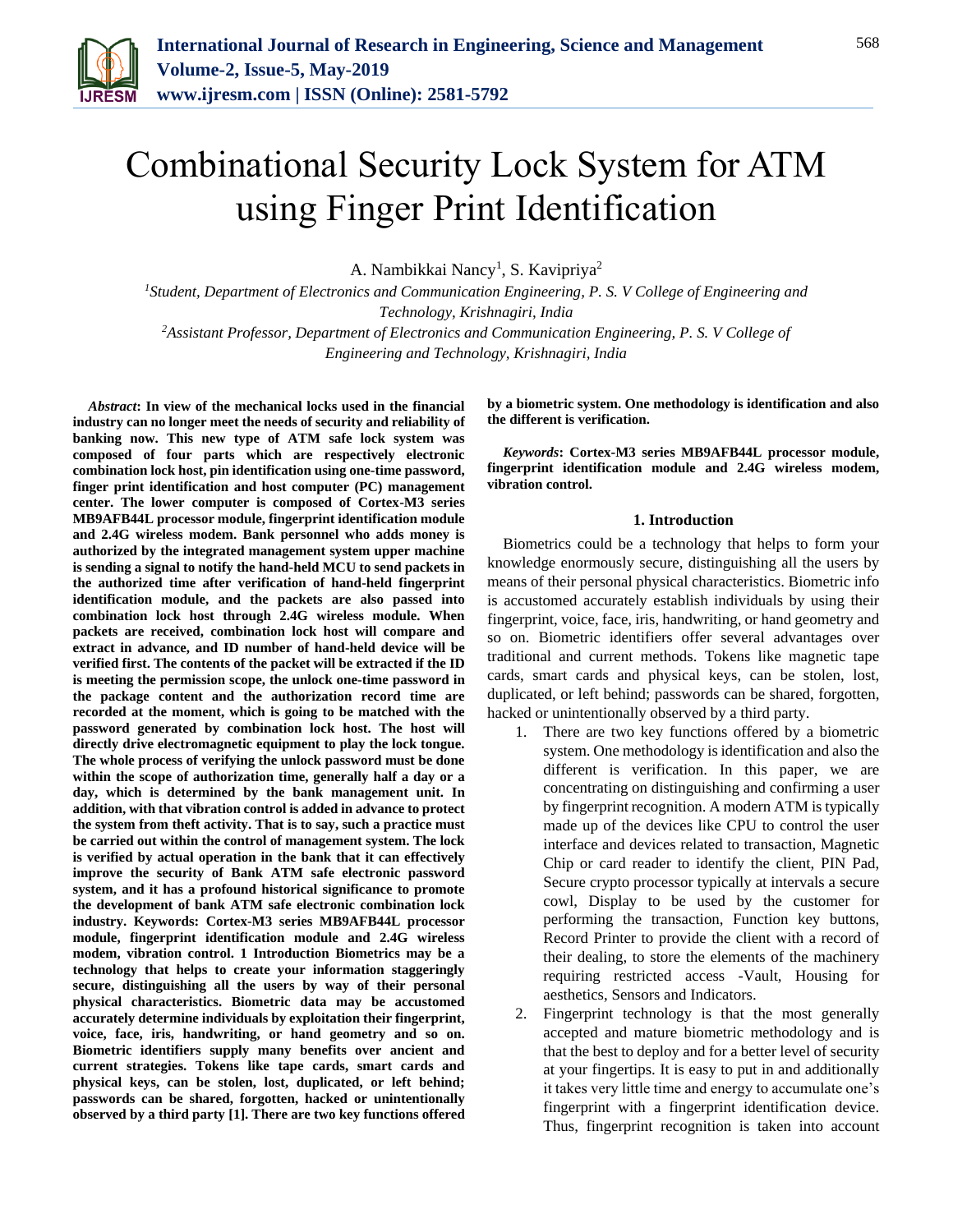

among the smallest amount intrusive of all biometric verification techniques. In ancient time officers used thumbprints to seal documents thousands of years ago, and law agencies have been using fingerprint identification since the late 1800s.

3. We here carries the same technology on digital platform. Although fingerprint pictures area unit at first captured, the images are not stored anywhere in the system. Instead, the fingerprints area unit regenerate to templates from that the first fingerprints cannot be recreated; thus no misuse of system is feasible.

## *A. Overview*

The bank ATM safe lock has been a high-end product in financial machine. With the improvement of intelligent embedded technology, the lock system which offers cash box reliable protection is gaining the favor of the big Banks in term of its simple operation and high reliability, and now in the rapid development of China it has a large market demand. In view of the mechanical locks used by financial industry cannot meet the needs of banking security and reliability now, so a new product which can improve the safety of the locks meanwhile taking operating convenience for bank managers into account needs the new ATM safe lock system was designed to meet the requirements. This new type of ATM safe lock system was composed of four parts which are respectively electronic combination lock host, pin identification using one-time password, finger print identification and host computer (PC) management center. Its basic security principle is that using PC banking background management system products comprehensive control on the lock, through the dynamic password cooperated with the handheld intelligent key.

# *B. Literature survey*

To implement this idea, we've studied totally different analysis works and located following data. For fingerprint recognition, a system has to capture fingerprint and so follow bound formula for fingerprint matching. The research paper [1] discusses a minutiae detection algorithm and showed key parameters of fingerprint image for identification. For solving the bugs of traditional identification methods,

The author of [2] designs a new ATM terminal customer recognition system. The chip of S3C2440 is used for the core of microprocessor in ARM9 and an improved enhancement algorithm of fingerprint image increase the security of bank account and the ATM machine. For image improvement, the Dennis Gabor filter algorithms and direction filter algorithms are used.

In analysis paper [6], authors showed that {Dennis Gabor |physicist} filters (GFs) play a crucial role within the extraction of Gabor options and therefore the improvement of varied styles of pictures. For the aim of enhancing sinuous structures in wheezy pictures, sinuous GFs that regionally adapt their form to the direction of flow can even be used. If pictures of fingerprint area unit poor-quality pictures, they lead to missing options, leading to the degrading performance of the fingerprint system. Thus, it's important for a fingerprint recognition system to estimate the standard and validity of the captured fingerprint pictures. Existing approaches for this estimation are either to use of native options of the image or to use of worldwide options of the image.[7]In ancient fingerprint recognition approaches have demerits of simple losing wealthy data and poor performances because of the advanced kind of inputs, such as image rotation, poor quality image enrollment, incomplete input image, and so on.

In analysis paper [8], a new fingerprint recognition scheme based on a set of assembled invariant moment (geometric moment and Zernike moment) features to ensure the secure communications is proposed. In paper [9], fuzzy features match (FFM) based novel method on a local triangle feature is set to match the deformed fingerprints. Fingerprint here is depicted by the fuzzy feature set: the native triangle feature set.

In paper [10], a test chip has been unreal employing a zero.5 µm standard CMOS process. The total execution time for feat and process a fingerprint image is a smaller amount than three60 ms at ten Mc and therefore the power consumption is below seventy mw at 3.3 V supply voltage. We found development of a sensing element with CMOS technology in [11].

Also, a chip design that integrates a fingerprint sensing element and an identifier during a single chip is planned in [12]. The sensor senses capacitances fashioned by a finger surface to capture a fingerprint image. To have smart speed of operation for fingerprint matching, in [13] depending on the spectral minutiae features two feature reduction algorithms are given: the Column Principal Component Analysis and the Line Discrete Fourier Transform feature reductions. It will expeditiously compress the model size with a discount rate of 94%. Spectral trivialities fingerprint recognition system shows an identical speed with 125000 comparisons per second on a computer with Intel Pentium D processor 2.80 GHz, 1 GB of RAM.

#### *C. Existing system*

To implement this concept, we have studied different research works and found following information. Upon that the existing ATM security focused on making the terminals invulnerable to physical attack. The existing system of a mechanical lock system consist a cash box in it. The outer mechanical box is thick and designed for invulnerable. ATM cash loader is made up of a two level combinational lock in those two level numbering systems is used to open the lock tongue in the ATM. The authorized person who is going to fill the cash in ATM and four other armed people are taking the responsibility to open the cash box and filling the money. In this system the level of security is very less and also the authorized person may set the skimmer and he can help robbers. But in the case of proposed method the security level is increased. The existing system faces the following disadvantages like Ram-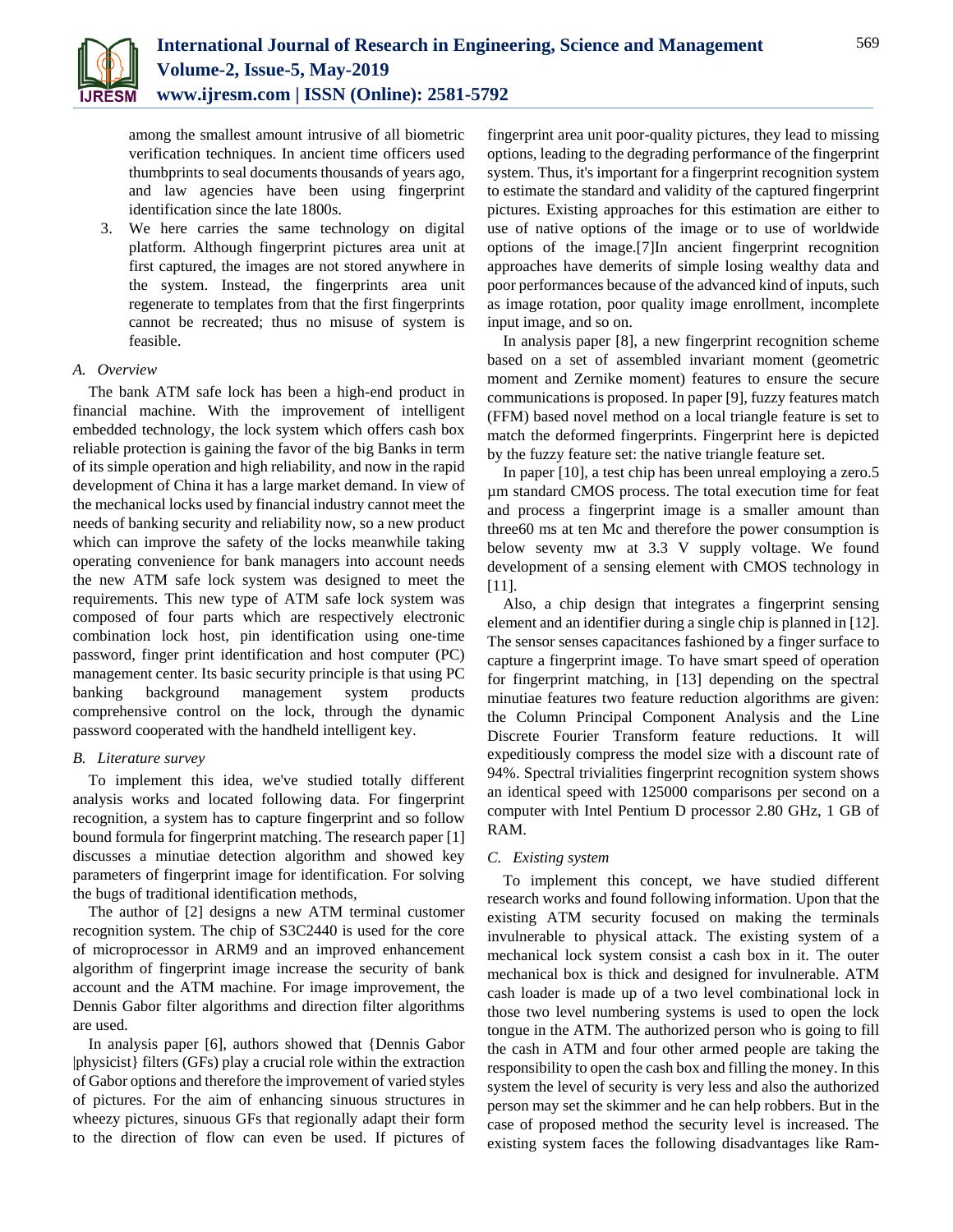

raiding, Plofkraak and Digging a concealed tunnel under the ATM and cutting through the reinforced base to remove the money.

# *D. Proposed system*

In view of the mechanical locks used by financial industry cannot meet the needs of banking security and reliability now, so a new product which can improve the safety of the locks meanwhile taking operating convenience for bank managers into account needs the new ATM safe lock system was designed to meet the requirements. This new type of ATM safe lock system was composed of four parts which are respectively electronic combination lock host, pin identification using onetime password, finger print identification and host computer (PC) management center. Its basic security principle is that using PC banking background management system products comprehensive control on the lock, through the dynamic password cooperated with the handheld intelligent key. The vibration control unit is the final level of security in that fingerprint is matched with the authorized person means the vibration unit will turn off until the cash refillment is fully completed. Otherwise the vibration unit will give an alert if anyone is trying to open the lock.

## **2. Hardware design**

To implement the proposed security for ATM terminals with the use of fingerprint recognition, we use the different hardware and software platforms. Fig 1 shows the major system modules and their interconnections.

# *A. Microcontroller (LPC2148)*

The system uses LPC2148 from ARM7 family. It is the core controller in the system. It has ARM7TDMI core which is a member of the Advanced RISC Machines (ARM) a family of general purpose 32-bit microprocessors. It offers high performance for very low power consumption and price. The ARM architecture is based on RISC (Reduced Instruction Set Computer) principles, and the instruction set and related decode mechanism are much simpler than those of micro programmed Complex Instruction Set Computers (CISC) [26].



This simplicity results in a high instruction throughput and

impressive real-time interrupt response from a small and costeffective chip. All parts of the processing and memory systems can operate continuously since, pipelining is employed. Typically, while one instruction is being executed, its successor is being decoded, and a third instruction is being fetched from memory [27]. The ARM memory interface has been designed to allow the performance potential to be realized without incurring high costs in the memory system. Speed-critical control signals are pipelined to allow system control functions to be implemented in standard low-power logic, and these control signals facilitate the exploitation of the fast local access modes offered by industry standard dynamic RAMs [28].

The LPC2148 is interfaced to different modules via GPIO (General Purpose I/O) pins. It receives the fingerprint template produced by the fingerprint module. It will match the same with the reference template stored at installation of the system. If the received template gets matched with the reference one, the person is allowed to access the further system. In case of successive mismatch of templates, the system will initialize the GSM module to send message to the enrolled user and simultaneously will raise the alarm through buzzer.

We have used LPC2148 from NXP semiconductors (founded by Philips). It shows features as follows,

- 1. 16/32-bit ARM7TDMI-S microcontroller in a tiny LQFP64 package.
- 2. 240 kB of on-chip static RAM and 512 kB of on chip flash program memory.
- 3. In-System/In-Application Programming (ISP/IAP) via on-chip boot-loader software.
- 4. Two 10-bit A/D converters provide a total of 14 analog inputs, with conversion times as low as 2.44 μs per channel.
- 5. Single 10-bit D/A converter provide variable analog output.
- 6. Multiple serial interfaces including two UARTs (16C550), two Fast I2C-bus (400 kbit/s), SPI and SSP with buffering and variable data length capabilities.
- 7. Vectored interrupt controller with configurable priorities and vector addresses.
- 8. Up to 45 of 5 V tolerant fast general purpose I/O pins in a tiny LQFP64 package [29].

#### *B. Fingerprint Module (FIM3030)*

The important module of the system is fingerprint scanner. We used FIM3030 by NITGEN. It has ADSP-BF531 as central processing unit with 8 MB of SDRAM and 1 MB of flash ROM. It uses overall supply voltage of 3.3 V. The communication with the fingerprint module is made through RS-232 via UART0 of LPC2148.

A fingerprint detector is a device used to capture a digital image of the fingerprint pattern. The captured image is called a live scan. This live scan is digitally processed to form a biometric model (a assortment of extracted features) that is hold on and used for matching. FIM3030 is an evolutionary standalone fingerprint recognition module consisted of optic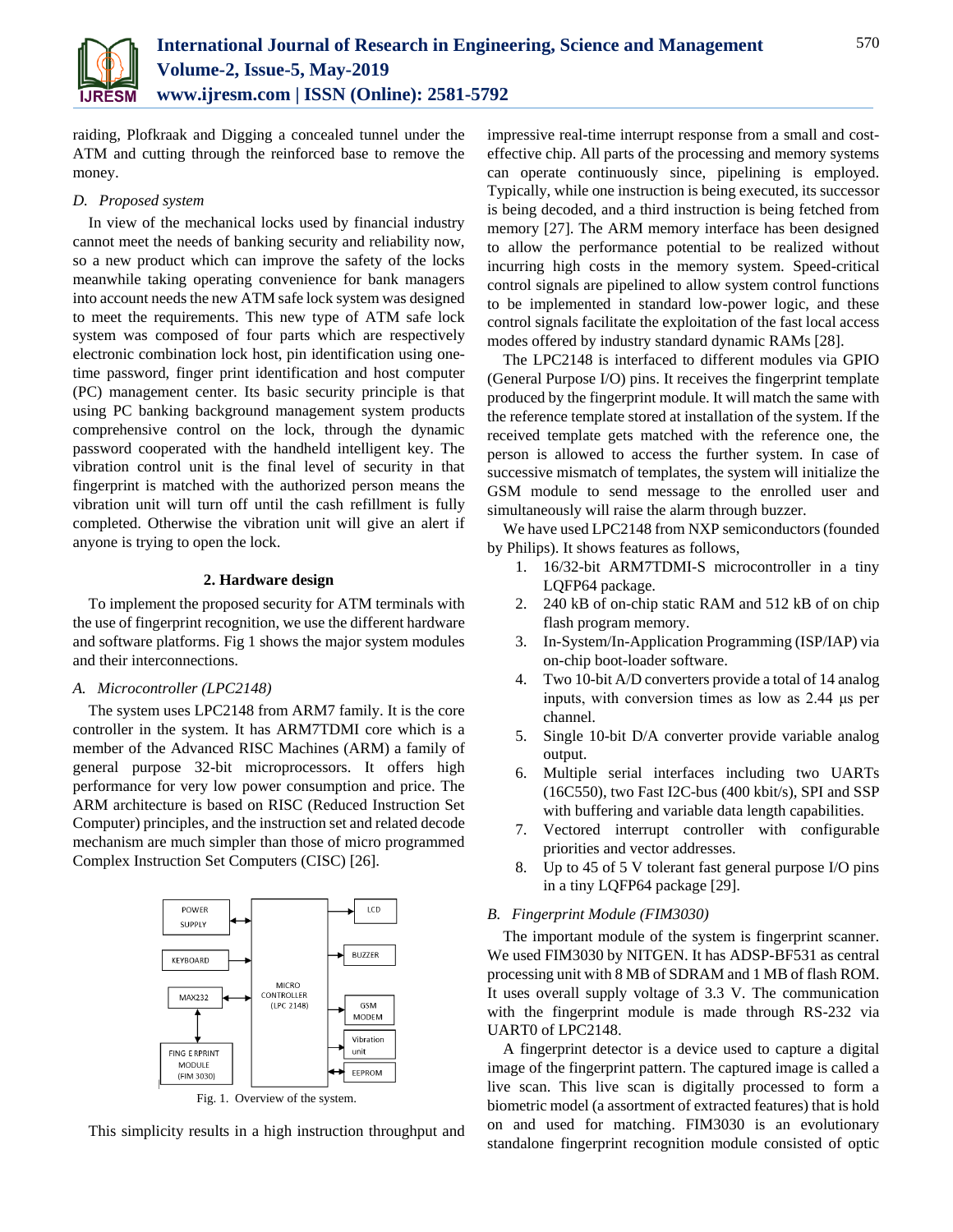

sensor OPP03 and processing board. As central processing unit and extremely upgraded algorithmic program area unit embedded into a module, it provides high recognition ratio even to small size, wet, dry, calloused fingerprint. High speed 1: N identification and 1:N verification. FIM3030 has functions of fingerprint enrollment, identification, partial and entire deletion and reset in a single board, thereby offering convenient development environment. Off-line functionality stores logs on the equipment memory (up to 100 fingerprints) and it's identified using search engine from the internal algorithm. Evolutionary standalone fingerprint recognition module FIM3030 is ideal for on-line applications, because allows ASCII commands to manage the device from the host On-line functionality, fingerprints to verify (1:1) or identify (1:N)



Fig. 2. Fingerprint Module FIM3030 showing OPP03 sensor and serial interface

can be stored on nonvolatile memory, or be sent by RS-232 port [30]. Here this FIM 3030 supports the serial communication protocol that is RS-232 whereas LPC2148 works on TTL logic. Interfacing of FIM3030 to LPC2148 for bidirectional communication is formed potential through IC known as MAX-232 used as grade convertor for reading and writing knowledge.

#### *C. GSM Modem*

While accessing the system, we don't replace the password verification. If arcanum is correct, the system can capture and match fingerprint of the client. As shown in Fig 4, if fingerprint does not match with the account registry for three times, buzzer will be made ON and a message will be delivered to customer's cell phone and bank authority. Thus, GSM electronic equipment to speak with the portable to that we tend to are progressing to send the message is additionally interfaced with LPC2148.

## *D. User interface*

The interface makes the communication between user and therefore the system model easier. It includes a display unit and a function keyboard. For displaying the standing of the method running in system and tutorial steps for the user, we tend to interfaced 16 x 2 digital display matrixes with LPC2148 through GPIO pins of port 1.



Fig. 3. Interfacing of 16 x 2 LCD with microcontroller LPC2148

## *E. Power supply*

This section is meant for supplying power to all the sections mentioned above. It primarily is consisted of a electrical device to step down the 230V ac to 18V ac followed by diodes. The diodes are used to rectify the ac to dc. After rectification method, the obtained rippled dc is filtered using a capacitor Filter. A positive voltage of 12V and 5V are created out there through LM7812 and LM7805. Further, LM317 is employed to supply variable power e.g. 3.3V to LPC2148.

#### **3. Software design**

The LPC2148 is programmed with KeilμVision4. It is a window-based package platform that mixes a sturdy and fashionable editor with a project manager and create facility tool for development. It integrates all the tools to develop embedded applications together with a C/C++ compiler, macro assembler, linker/locator, and a HEX file generator. μVision helps expedite the event method of embedded applications by providing the IDE (Integrated Development Environment). KEIL is employed to form supply files; mechanically compile, link and covert victimization choices set with a straightforward to use interface and at last simulate or perform debugging on the hardware with access to C variables and memory. Unless we have to use the tolls on the command line, the choice is clear. This IDE i.e. KEIL Greatly simplifies the method of making and testing an embedded application. The user of KEIL centers on projects. A project may be a list of all the supply files needed to make one application, all the tool choices that specify specifically a way to build the appliance, and if required how the application should be simulated. A project is precisely the computer code needed for the appliance. Because of the high degree of flexibility required from the tools, there are many options that can be set to where configure the tools to operate in a specific and desired manner.

It would be terribly tedious to own to line these choices up each time the appliance is being built; so they're keep in a project file. Loading the project file into KEIL informs KEIL which source files are required, they are, and how to configure the tools in the correct way. KEIL will then execute every tool with the right choices. Source files square measure adscititious to the project and therefore the tool choices square measure set as needed. The project will then be saved to preserve the settings. The project is reloaded and therefore the machine or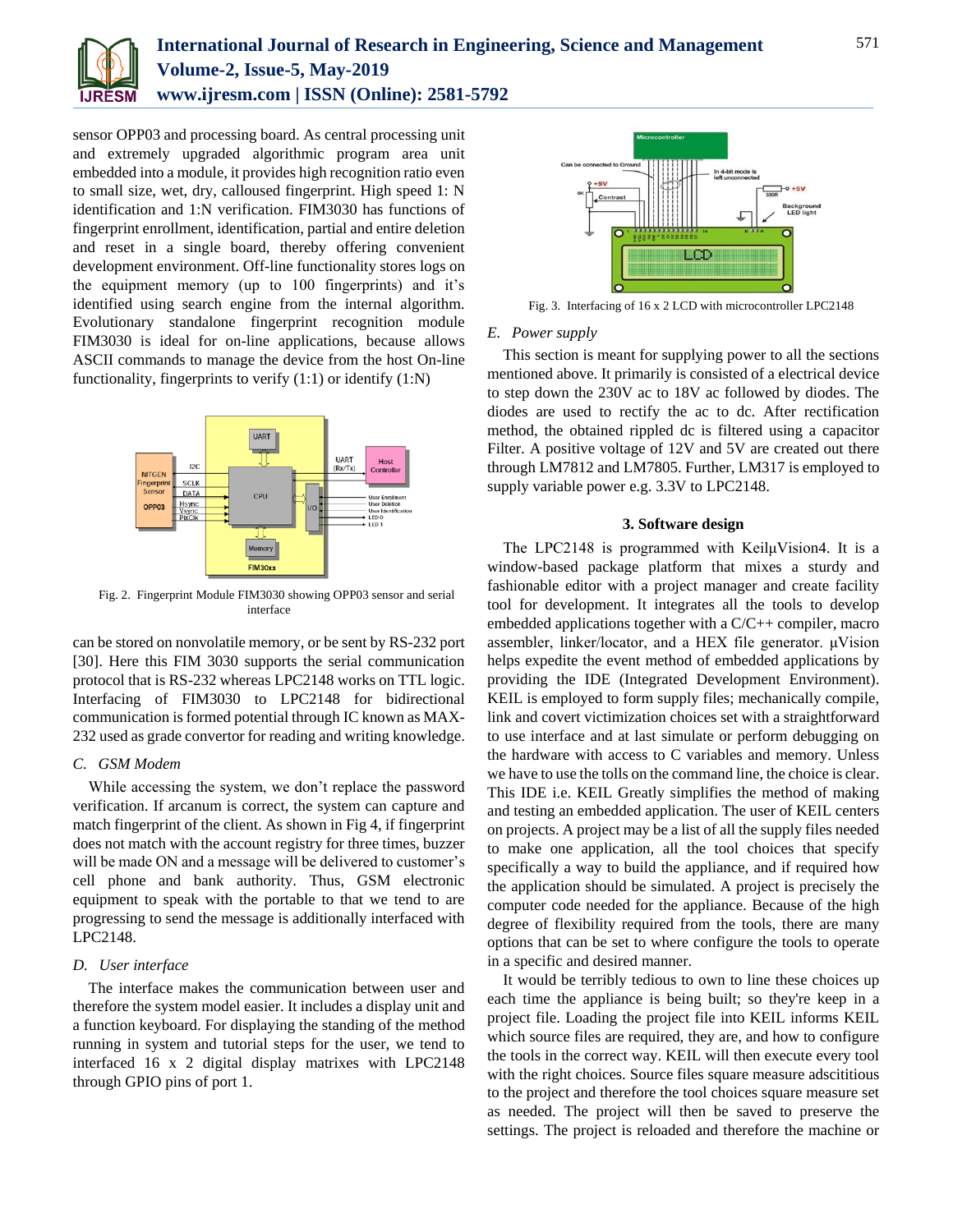

program started, all the desired windows are opened. [31].



Fig. 4. Realization of flow of tasks for the proposed system.

## *A. Simulator & Debugger*

The simulator/ debugger in KEIL can perform a very detailed simulation of a micro controller along with external signals. It is possible to view the precise execution time of a single assembly instruction, or a single line of C code, all the way up to the entire application, simply by entering the crystal frequency. A window can be opened for each peripheral on the device, showing the state of the peripheral. This enables quick trouble shooting of miss-configured peripherals. Breakpoints may be set on either assembly instructions or lines of C code, and execution may be stepped through one instruction or C line at a time. The contents of all the memory areas may be viewed along with ability to find specific variables. In addition, the registers may be viewed allowing a detailed view of what the microcontroller is doing at any point in time [31].

# *B. Embedded C language*

The KeilµVision4 platform advocate the choices for programing language and high level language programming. C language being the most convenient language to access different port pins of LPC2148, we programmed the algorithm to control the FIM3030 fingerprint module through host controller LPC2148 in C language. The program follows the management actions as shown within the flow diagram. The program segments to access UART, LCD, RTC, ADC, DAC, are included by linking through UART0.h, LCD.h, RTC.h, ADC.h, DAC.h header files respectively.

# *C. Flash programming utility*

For downloading the appliance program into Flash computer memory, this utility tool is necessary. The program code generated in C language when process produces computer code in hex kind. It is referred as .hex file. To dump this hex code within the flash computer memory of the controller the power

is given Keil version four. For programming with older versions, the same task is completed with the help of software called Flash Magic.

#### **4. Result**

Fig 5 shows the hardware setup for planned system. It has been incontestable with success exploitation FIM3030 (Fingerprint scanner) and LPC2148 (ARM7 Microcontroller).



Fig. 5. Hardware setup developed for the proposed system.

### **5. Conclusion**

After testing the system developed, we tend to came to understand that ATM model may be with efficiency used with fingerprint recognition. It will be done after it yielded fast response and is found to be of ease for use. Fingerprint pictures can't be recreated from templates; thus nobody will misuse the system. LPC2148 and FIM3030 provide low power consumption platform. Speed of execution may be increased with the utilization of additional sophisticated microcontroller. In future the same hardware platform can be used with cloud storage to store the data of authorized person like how Aadhar details are stored with 12-digit number, using this method we can store details of many people who is working in banking sector.

#### **References**

- [1] Vaibhav R. Pandit, Kirti A. Joshi and Narendra G. Bawane, "ATM Terminal Security using Fingerprint Recognition," in 2nd National Conference on Innovative Paradigms in Engineering & Technology, 2013.
- [2] C. Fengjun, C. Xudong, W. Chen, Z. Yulong and Z. Xueer, "ATM safe electronic combination lock control system based on ARMV7 architecture," *2018 Chinese Control and Decision Conference (CCDC)*, Shenyang, 2018, pp. 360-364.
- [3] R. Wang, "Behavior Characteristic of Using ATM Machine and Research on ATM Cash Management," Southwestern University of Finance and Economics, 2011.
- [4] Z. W. Tao, "A New Generation of Electronic Lock Management System, Realizing Security and Convenient Management of ATM Safe, Radio and Television Express CO., 50(4): 511–515, 2012.
- [5] W. D. Ma, Exploring of about commercial Banks will be self-help equipment cleaning machine of printing and related business outsourcing management[J]. Times Finance, 2013,05:93-94.
- [6] S. P. Mao, Study of using ATM dynamic electronic password lock, Financial Technology Era, 2012,03:65-69.
- [7] Anil K. Jain and Arun Ross, "Multibiometric Systems", Communications of The ACM, January 2004/Vol. 47, No. 1, pp. 34-40.